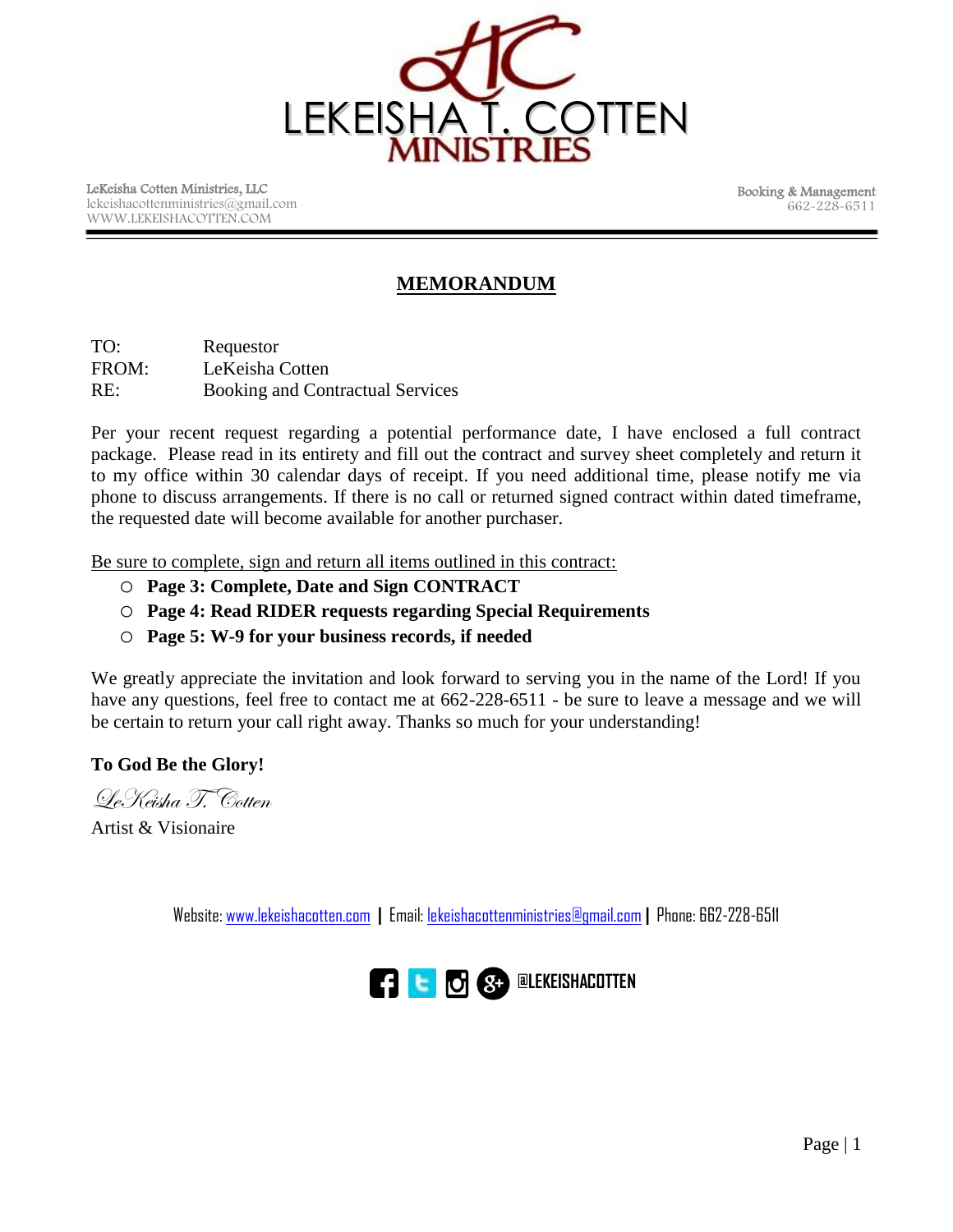

eisha Taulor Bott*en Bìoarabhu* 

Vocal Coach Singer Songwriter Speaker Minister Entreprenuer T.V. Personality **Worship Leader**  $\mathscr F$ ward-winning Gospel Artist, LeKeisha is a Mississippi Delta girl born and reared in the city of Indianola – home

too many great legends, including Blues legend, B.B. King. LeKeisha Cotten has those same strong delta roots. Although her choice of genre is inspirational/gospel, you can hear her strong delta roots when she sings. A product of humble beginnings, yet victorious and self-accomplished.

## **Background**

After graduating from Gentry High School, LeKeisha went on to study Broadcast Journalism at Delta State University in Cleveland, MS. She later furthered her studies at Mississippi Valley State University in Itta Bena, MS, after receiving a full Choral scholarship. During her college years, LeKeisha traveled the world abroad (France, Italy, Key West, Bahamas, etc.) performing and leading her University's choir.

### Music Ministry Platform

A licensed Minster, has shared the stage with such greats as Sir The Baptist, Donald Lawrence, Lyle Lovett, CeCe Winans, Tamela Mann, Debra Morton (Bishop Paul Morton), Vicki Yohe, Jackalyn Carr, Rance Allen, LeAndria Johnson, MS Mass Choir, The Williams Brothers, Dottie Peeples, Dr. Yvonne Capehart, The Bolton Brothers, Paul Porter, and many more. Her most recent appearance was at Joel Osteen's Church in Houston, TX for the McDonald's Inspiration Celebration Gospel Tour.

Award-Winning & International Recognition

- 2013 Winner of the Diamondhead Performing Arts Center's 'Voices of the Coast'
- 2014 'Coast Idol' Winner hosted by Fox New 25, sponsored by the American Idol
- 2014 Feature in Gulf Coast Woman Magazine and in South MS Living Magazine
- 2015 Rotating finalist for NBC's, The Voice
- 2015 International VIP Choice Winner' for AMTC competition
- 2015 South Florida's Gospel Music Awards Nominee for Female Artist, Song & Praise & Worship of the Year
- 2017 Southern Region Key of Gospel Music Awards Nominee for Artist of the Year
- 2017 Gulf Coast Women in Business Young Careerist Award Recipient
- 2017 President and Founder of the Gulf Coast Gospel Music Awards (GCGMA)
- 2018 FPAD Foundation Community Hero Nominee
- 2018 Host of Gospel Music T.V. Show, The Platform, airing on CableOne, AT&T, & Ocean 7 TV-WXVO
- 2018 Gulf Coast Woman in Business Award Recipient

 2019 WQFX Power Gospel Radio Host of "LeKeisha Cotten In the Morning" on 1130AM & 98.7FM Local, National and International Recognition for various other Music and Business Accomplishments

#### **Entrepreneur**

In 2015, LeKeisha launched her music ministry brand, LTC Ministries, LLC, with a starting staff of 20 personnel and debuted her first Worship Concert. She is the Vocal Coach and founder of Spirit of Excellence Clinic which teaches vocal technique, care and etiquette. Each year, she trains and teaches over 200 voices individually and collectively. In 2017, she launched the Inaugural Gulf Coast Gospel Music Awards honoring local artists, songwriters, and community leaders. She is also the owner of Day8Designs Event Planning Co.

### Business, Family & Commitment

Minister LeKeisha Cotten holds true to her commitment to God and the Holy Bible. Her passion is for God's people; her prayer is to be transparent; her desire is to be used by God wholly and fully as she is confident that God is a rewarded of them that diligently seek Him. She obediently, yet humbly operates in her gifts of prophecy, healing, and deliverance as the Holy Spirit guides. "I believe we all possess specified gifts for the body of Christ. Our responsibility is to seek God concerning who we are, how to use those gifts and how to be a good steward over the things he entrusts us with – we MUST reach the masses" LeKeisha is married to Curtis Cotten, Jr., and they have 2 children, Mattie and Israel.

**For Booking: Call 662-228-6511 or visi[t WWW.LEKEISHACOTTEN.COM](../../../../../../../Downloads/WWW.LEKEISHACOTTEN.COM) | Email[: LEKEISHACOTTENMINISTRIES@GMAIL.COM](mailto:LEKEISHACOTTENMINISTRIES@GMAIL.COM)**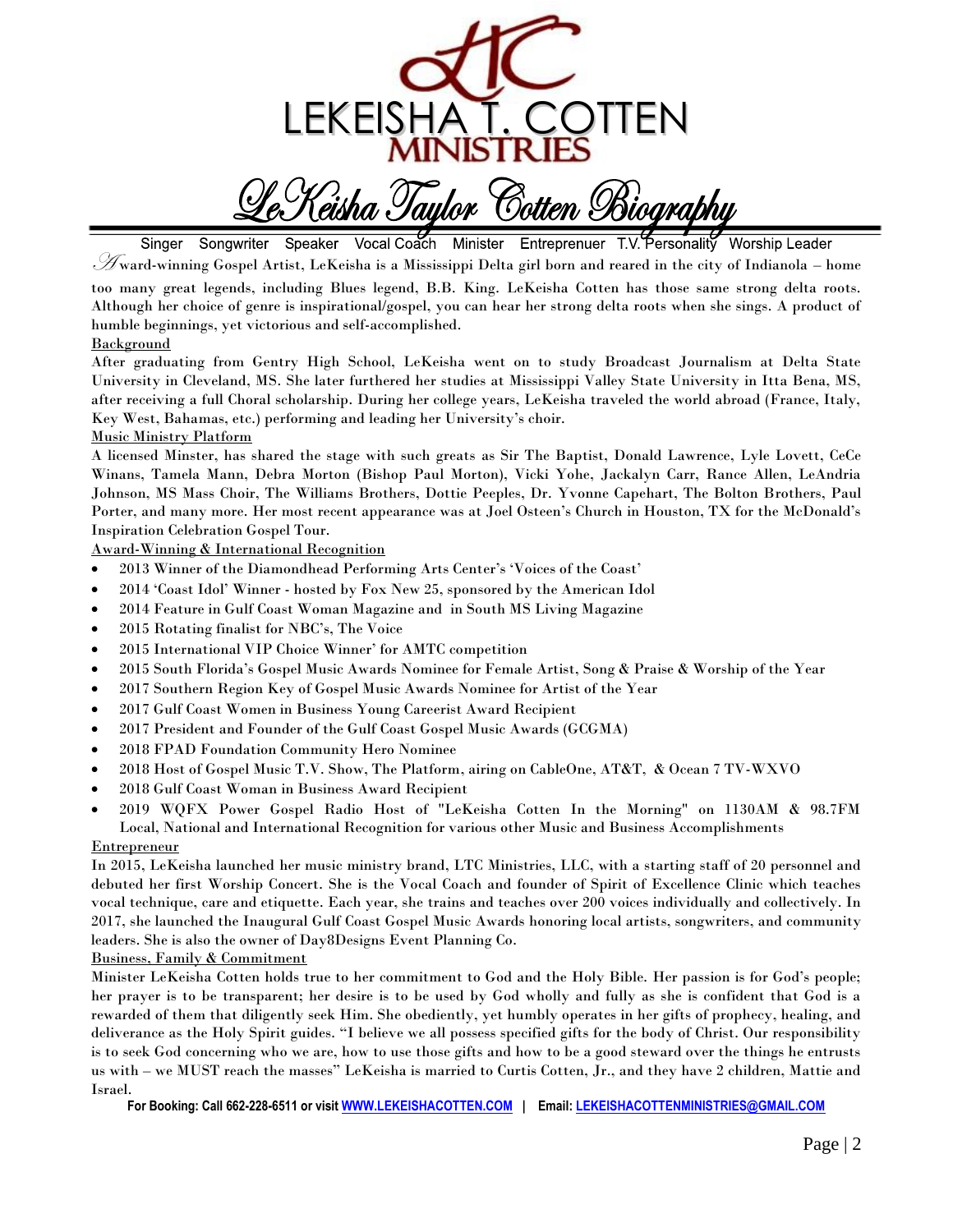

# **LEKEISHA COTTEN CONTRACT DETAILS:**

| <b>Requestor's Name:</b>          |  |
|-----------------------------------|--|
| <b>Requestor's Email Address:</b> |  |
| <b>Requestor's Phone Number:</b>  |  |

## **EVENT DETAILS:**

| Date of Event:                                       | <b>Time of Event:</b>                                                         |                                                              |  |
|------------------------------------------------------|-------------------------------------------------------------------------------|--------------------------------------------------------------|--|
| <b>Name of Event:</b>                                |                                                                               |                                                              |  |
| <b>Location of Event:</b>                            |                                                                               |                                                              |  |
| What would you like<br><b>LEKEISHA COTTEN to do?</b> | Praise & Worship<br>Concert (1 hour)<br>Special Song Selection (Name of Song: | Speaker/Preacher<br>Solo<br><b>Event Appearance</b><br>Panel |  |
| Do you have a budget?                                | $Yes$ \$<br>N <sub>0</sub>                                                    | Est. # of Attendees                                          |  |
| What is the attire?                                  |                                                                               |                                                              |  |

## **HONORARIUM & FEES:**

| <b>Standard Honoraria:</b> | $$2,500$ (Concert)<br>\$500 (Vocalist)<br>\$350 Speaker/Panel/Appearance |  |
|----------------------------|--------------------------------------------------------------------------|--|
| <b>Per diem for Meals:</b> |                                                                          |  |
| <b>Rider:</b>              | For Travel and Lodging, please see Page 5 for details                    |  |

# **DEPOSITS & PAYMENTS:**

| <b>Deposit Amount Required</b> | $(25\%)$ due at signing of contract.                              |  |
|--------------------------------|-------------------------------------------------------------------|--|
| to reserve date requested:     | Deposits are non-refundable                                       |  |
|                                | To be remitted on the day of the event immediately upon speaker's |  |
| <b>Balance Due:</b>            | arrival at venue/hotel.                                           |  |
|                                | Check, PayPal, Certified Check, Debit/Credit, Cash or Cashapp     |  |
| <b>Method of Payment:</b>      | Cashapp: \$lekeishacotten   PayPal: cotten.LT@gmail.com           |  |
|                                | Please make checks payable to: LEKEISHA COTTEN                    |  |

# **SOUND & EQUIPMENT CAPABILITIES:**

If you do not have the following capabilities, an additional **\$125** will be assessed for Artist to provide her own sound and setup. Artist requests a :15 minute sound check prior to start of event.

| Projector (e.g. for PowerPoint presentation) & Display Screen                               |  |
|---------------------------------------------------------------------------------------------|--|
| <b>Music Stand</b><br>Podium                                                                |  |
| Flip Chart & Markers<br>Dry Erase Board & Markers                                           |  |
| Lavalier/Lapel Microphone                                                                   |  |
| (1) Handheld Microphone with Stand                                                          |  |
| Sound monitors                                                                              |  |
| P.A. System with a 1/4" or RCA or XLR input for laptop or Auxiliary (AUX) Cord capabilities |  |
| Instruments:                                                                                |  |
| Sound/AV Technician                                                                         |  |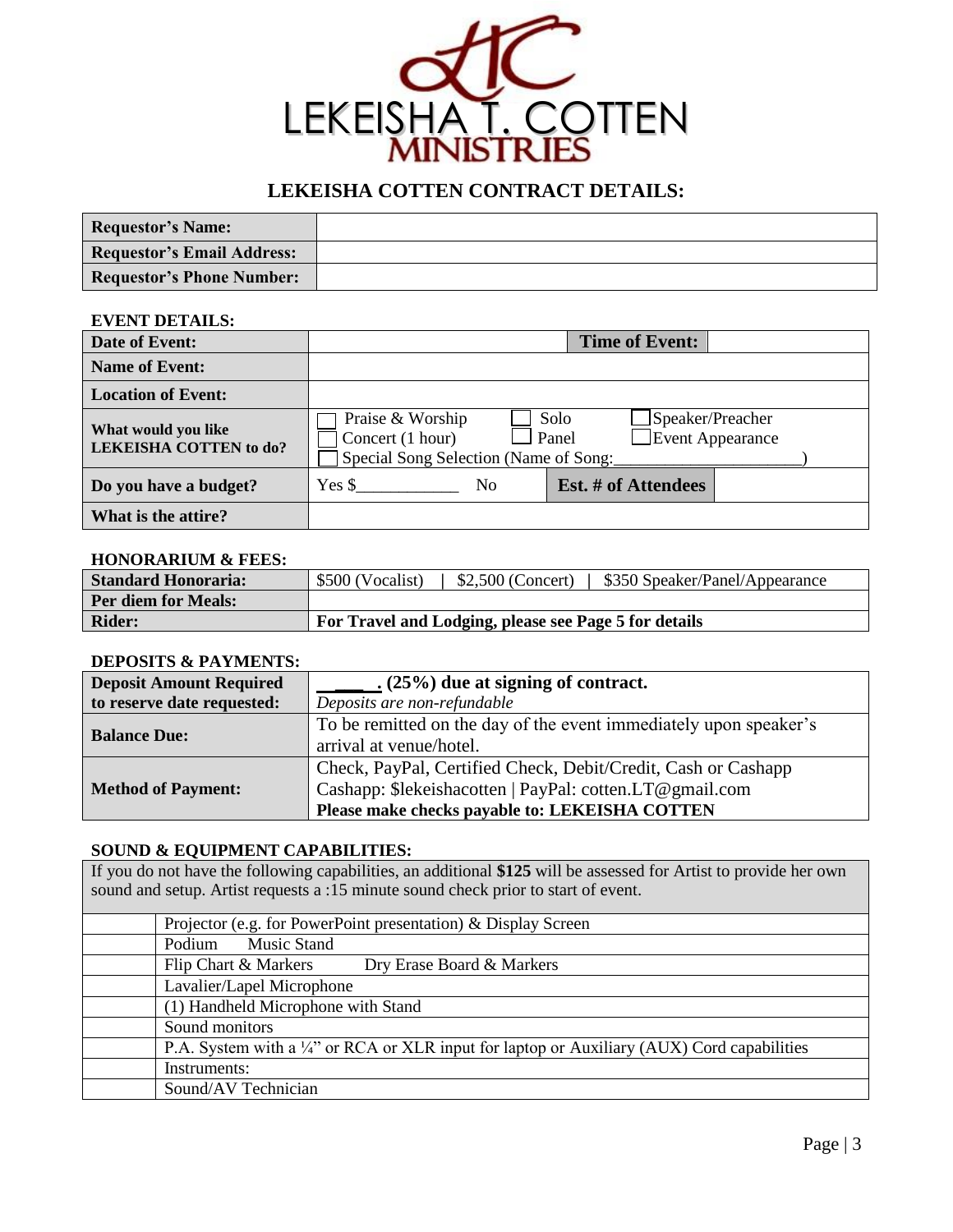

# **LEKEISHA COTTEN MINISTRY RIDER**

- 1. \_\_\_\_Requestor agrees to provide Armour Bearer or Event Assistant for Artist to ensure she is in place.
- 2. One dressing room for Artist's and staff private use, to include or have access to private washroom. This room shall be locked or secured during the performance and access provided to member of Artist staff. Whenever possible, dressing room should include, at the least: 1 table, 2 chairs, mirror, power outlets/plugs, and bottled water at room temperature, coffee maker or microwave. LeKeisha may arrive 1- 2 hours prior to the start of the engagement, when necessary, to fulfill ministry demands, as the Lord so leads.
- 3. Purchaser will make private/accessible parking arrangements (if necessary) for  $(1)$  automobile(s) at no cost to Artist.
- 4. \_\_\_Purchaser agrees to provide:
	- ( ) Additional event entry tickets for Artist's Manager and/or Assistant or staff persons AND preferred seating
- 5. Purchaser agrees to provide ground and preferred air transportation at their expense (Artist will contact Purchaser at least 24 hours in advance of performance with arrival information):
	- a) Round-trip preferred airfare for \_\_ travelers to the destination of performance (Artist prefers to travel with major carriers. Flights should be arranged with carrier of Artist's preference), OR
	- b) Reimburse Artist for travel arrangements, if purchased by Artist. Amount will be specified.
		- i. Round-trip ground transportation (car, shuttle, rental, etc…) for Artist and entourage to all locations and performance destinations throughout duration of event OR
		- ii. Reimburse Artist for rental/provisional transportation, if purchased by Artist. Amount will be specified.

All ground transportation shall be provided by limousine, large vehicle, personal or private SUV or other arrangements that are discussed with artist. This artist travels with at least 3 large bags and at least (1) assistant because of her busy schedule, length of days on the road, and products for sale. Please provide ample space for luggage. A limo or SUV will normally hold all bags.

- 6. Purchaser agrees to provide Hotel Accommodations at one of Artists' preferred locations at no cost to Artist for the duration of Artist's stay.
	- a) Hotel accommodations for  $\equiv$  traveler(s) for duration of stay for performance, OR
	- b) Reimburse Artist for lodging arrangements, if purchased by Artist. Amount will be specified.
	- c) Wherever possible, Hotel rooms should be on Corner, Private, Penthouse or Concierge Floors and should have internet access. Artist may arrive 1- 2 days prior to the engagement and stay 1-2 days afterward, when necessary, to fulfill obligations. Preference will be specified on above contract.

All flight and hotel arrangements must be acceptable to change, as ARTIST'S schedule is always subject to change. If a non-refundable ticket is purchased and ARTIST'S schedule changes, the PURCHASER will be responsible for any excess fees or fares. ARTIST may order room service from the hotel, only if necessary.

### SPECIAL NOTES:

- In the event Artist may need to cancel this engagement, deposits will be returned to Purchaser and a written notice will be submitted to such effect in order to permit Artist to render services and/or other activity relating to a TV appearance, motion picture, or stage production agreement. If Purchaser cancels, deposits are non-refundable.
- Purchaser will provide a reference letter upon completion of this contract that Artist may use to help acquire future work.

\_\_\_\_\_\_\_\_\_\_\_\_\_\_\_\_\_\_\_\_\_\_\_\_\_\_\_\_\_\_\_\_\_\_\_\_\_\_\_\_ \_\_\_\_\_\_\_\_\_\_\_\_\_\_\_\_\_\_\_\_\_\_\_\_\_\_\_\_\_\_\_\_\_\_\_\_\_\_\_\_\_